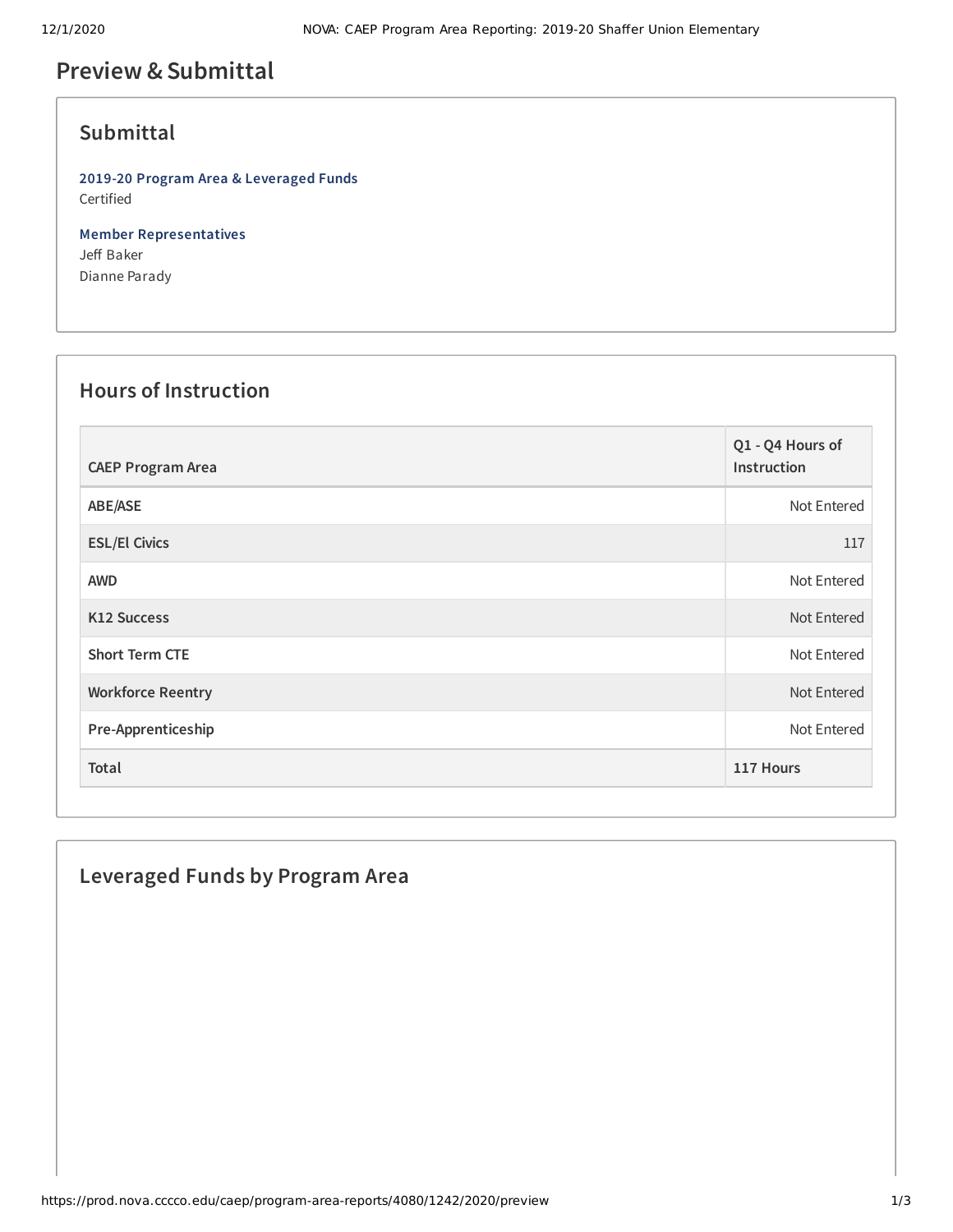12/1/2020 NOVA: CAEP Program Area Reporting: 2019-20 Shaffer Union Elementary

| Fund                                         | <b>ABE/ASE</b>        | ESL/El<br><b>Civics</b> | <b>AWD</b>            | K12<br><b>Success</b> | <b>Short</b><br><b>Term CTE</b> | Workforce<br>Reentry | Pre-<br>Apprenticeship | <b>Totals</b> |
|----------------------------------------------|-----------------------|-------------------------|-----------------------|-----------------------|---------------------------------|----------------------|------------------------|---------------|
| California Adult<br><b>Education Program</b> | Not<br>Entered        | \$42,917                | <b>Not</b><br>Entered | Not<br>Entered        | Not<br>Entered                  | Not Entered          | Not Entered            | \$42,917      |
| <b>CalWORKs</b>                              | <b>Not</b><br>Entered | Not<br>Entered          | <b>Not</b><br>Entered | Not<br>Entered        | <b>Not</b><br>Entered           | Not Entered          | Not Entered            | \$0           |
| <b>NonCredit</b>                             | Not<br>Entered        | Not<br>Entered          | Not<br>Entered        | Not<br>Entered        | Not<br>Entered                  | Not Entered          | Not Entered            | \$0           |
| <b>Perkins</b>                               | Not<br>Entered        | Not<br>Entered          | Not<br>Entered        | Not<br>Entered        | Not<br>Entered                  | Not Entered          | Not Entered            | \$0           |
| <b>LCFF</b>                                  | Not<br>Entered        | Not<br>Entered          | Not<br>Entered        | Not<br>Entered        | Not<br>Entered                  | Not Entered          | Not Entered            | \$0           |
| Fees                                         | Not<br>Entered        | Not<br>Entered          | Not<br>Entered        | Not<br>Entered        | Not<br>Entered                  | Not Entered          | Not Entered            | \$0           |
| K12 Adult Ed Jail<br><b>Funds</b>            | Not<br>Entered        | <b>Not</b><br>Entered   | Not<br>Entered        | Not<br>Entered        | <b>Not</b><br>Entered           | Not Entered          | Not Entered            | \$0           |
| <b>WIOA II</b>                               | Not<br>Entered        | Not<br>Entered          | Not<br>Entered        | Not<br>Entered        | Not<br>Entered                  | Not Entered          | Not Entered            | \$0           |
| <b>Contracted Services</b>                   | Not<br>Entered        | Not<br>Entered          | Not<br>Entered        | Not<br>Entered        | Not<br>Entered                  | Not Entered          | Not Entered            | \$0           |
| <b>Totals</b>                                | \$0                   | \$42,917                | \$0                   | \$0                   | \$0                             | \$0                  | \$0                    | \$42,917      |

#### **Certification**

**25 Lassen-Modoc Adult Education Consortium - Primary Contact**

**Terry Bartley** Lassen College Comptroller [tbartley@lassencollege.edu](mailto:tbartley@lassencollege.edu)

**Carol Growdon** [cgrowdon@lassencollege.edu](mailto:cgrowdon@lassencollege.edu)

Approved by Carol Growdon

**12/01/2020 02:56 PM PST**